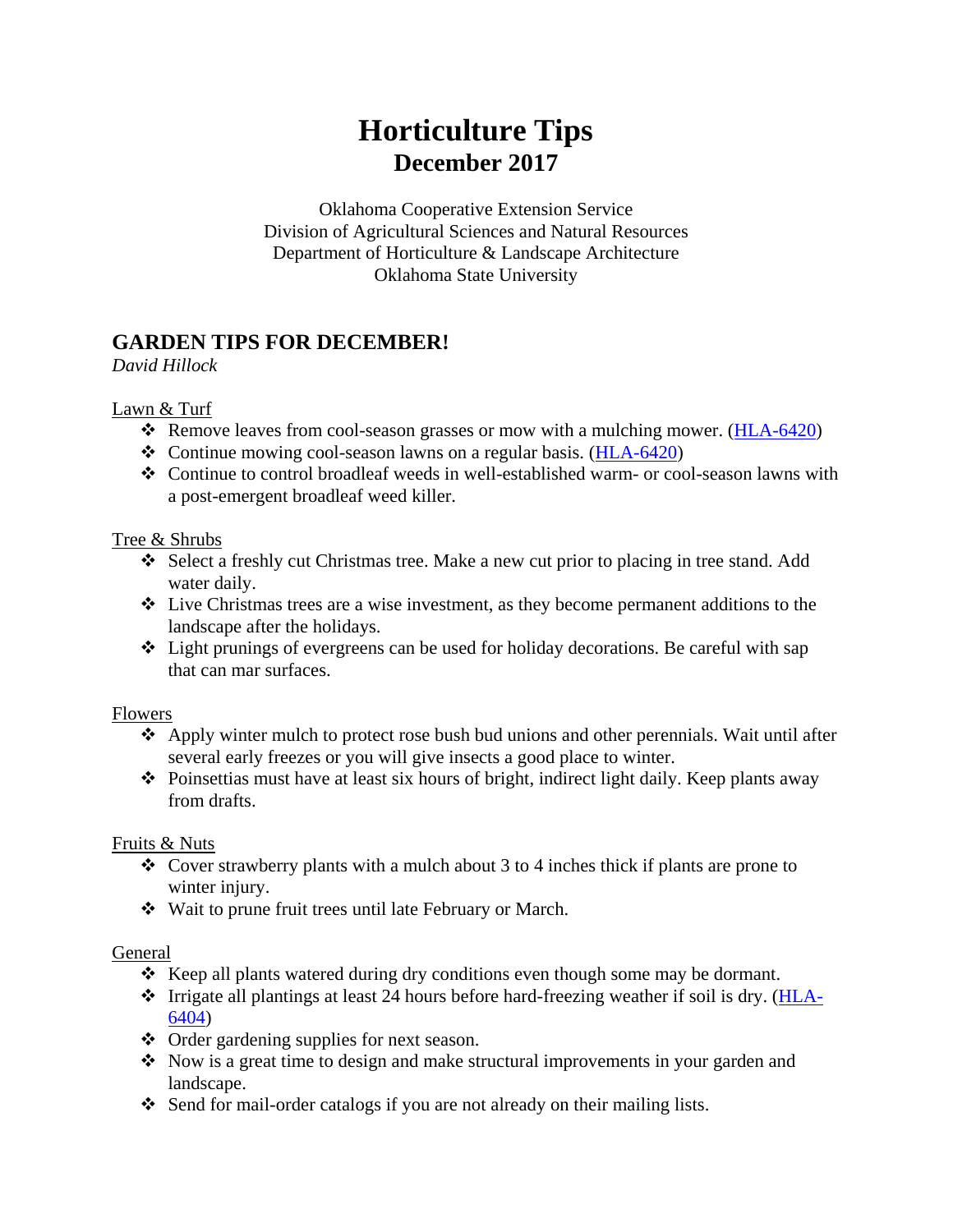- ❖ Christmas gift ideas for the gardener might include tools, garden books, magazine subscriptions, or membership to The Botanic Garden at OSU [\(http://www.osubotanicalgarden.okstate.edu/\)](http://www.osubotanicalgarden.okstate.edu/).
- ❖ Clean and fill bird feeders.
- ❖ Make sure indoor plants are receiving enough light, or set up an indoor fluorescent plant light.
- ❖ Till garden plots without a cover crop to further expose garden pests to harsh winter conditions.
- ❖ Visit your county extension office to obtain gardening fact sheets for the new gardening season.
- ❖ Join a horticulture, plant, or urban forestry society and support community "greening" or "beautification" projects.
- ❖ Review your garden records so you can correct past mistakes. Purchase a new gardening journal or calendar to keep the New Year's gardening records.

### **GARDEN TIPS FOR JANUARY!**

- $\cdot \cdot$  If precipitation has been deficient (1" of snow =  $\sim 1/10$ " of water), water lawns, trees, and shrubs, especially broadleaf and narrowleaf evergreens. Double check moisture in protected or raised planters.
- ❖ Check on supplies of pesticides. Secure a copy of current recommendations and post them in a convenient place. Dilution and quantity tables are also useful.
- ❖ If you did not treat young pines for tip borers in November, do so before March.
- ❖ Check that gardening tools and equipment are in good repair—sharpen, paint, and repair mowers, edgers, sprayers, and dusters.
- ❖ Inspect your irrigation system and replace worn or broken parts.
- ❖ Control overwintering insects on deciduous trees or shrubs with dormant oil sprays applied when the temperature is above 40°F in late fall and winter. Do not use "dormant" oils on evergreens. [\(EPP-7306\)](http://pods.dasnr.okstate.edu/docushare/dsweb/Get/Document-2281/EPP-7306web15.pdf)
- ❖ A product containing glyphosate plus a postemergent broadleaf herbicide can be used on dormant bermudagrass in January or February when temperatures are above 50°F for winter weed control.

## **Oklahoma Grown Christmas Trees**

#### *David Hillock*

The best way to ensure that you are getting a fresh Christmas tree is to buy one directly from one of the many Christmas tree farms in Oklahoma. Each one offers a different experience, but one that is always a fun and memorable one for the family. Some of the farms offer more than just Christmas trees – wreaths, garland, table decorations and gifts may be available too. To make the experience more memorable, some also offer free hot cider, hot chocolate, coloring books and candy canes as well as children's activities.

The Oklahoma Christmas Tree Association web site, [www.okchristmastrees.com,](http://www.okchristmastrees.com/) provides a list of farms currently selling Christmas trees as well as other information; currently there are 12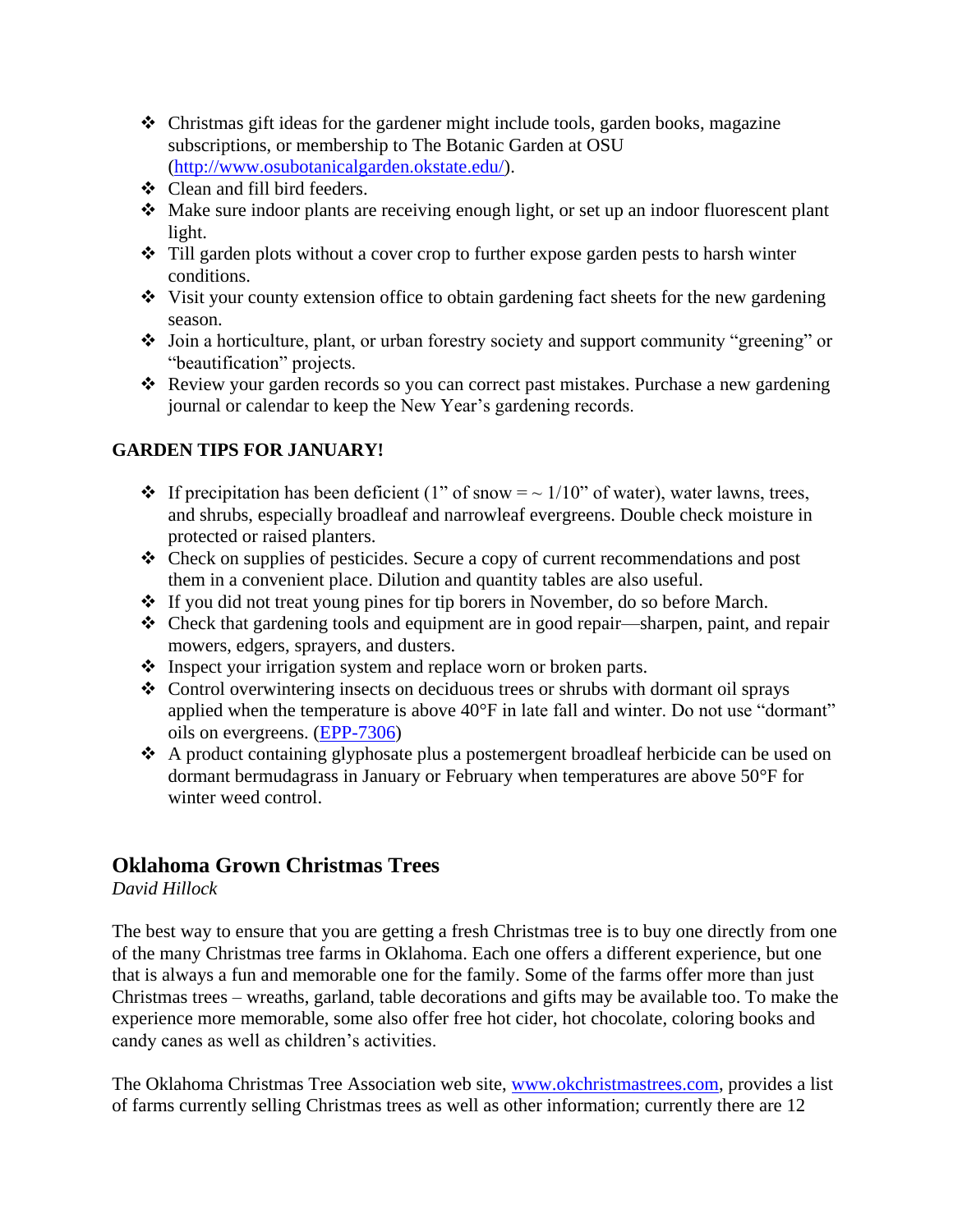locations. These Oklahoma grown trees are beautiful, fresh, green Christmas trees which were carefully planted and nurtured for years specifically for you this Christmas. For more information about Oklahoma Christmas trees go to [http://www.okchristmastrees.com.](http://www.okchristmastrees.com/)

Once you get your live tree home, it should be placed in water as soon as possible so it won't dry out. A tree purchased from a Choose and Cut farm should be placed in water as soon as you get home. Do not let the stump dry out or you will have to make a fresh cut. A new tree will take up quite a bit of water the first few days so be sure to check the container or tree stand frequently and keep it full of water. Never let your tree get dry or it quickly becomes a hazard.

#### **Narcissus**

#### *David Hillock*

Paper white narcissus can add some bloom to the dreary winter days. The bulbs are some of the easiest for forcing as they do not require any chilling before they will bloom. Supplies needed include a low, flat container without drain holes that is anywhere from 3 to 5 inches deep, some  $gravel - 1/2$  inch or less in diameter, bulbs, and water. Place the gravel in the bottom of the container filling to 1/2 to 3/4 full. Place the bulbs on top of the gravel so they are close to each other, but not touching. Fill in around the bulbs with gravel so that the bottom 1/2 to 1/3 of the bulb is covered and then fill the container with water so that the water level is just below the bottom of the bulb. If the bulbs actually sit in the water they will start to rot. Do not let the container run dry after root growth has begun as the roots will die if they are allowed to dry out. Place the container in a cool, dark place for about 3 weeks in order to get good root growth and then move it into an area with brighter light so the tops can grow. Turn the container daily so that the leaves do not have to stretch towards the light. When the paper whites start to bloom, move them to an area with filtered light so the blooms will last longer. This whole process takes about 6 weeks. Potting up a succession of bulbs every 2 weeks will insure bloom throughout the winter months.

#### **Tool Cleanup**

*David Hillock*

This is a good time to clean and sharpen tools before storing them for the winter. A little time now will ensure that they are ready to go as soon as it warms up in the spring. Shovels and hoes can be cleaned, sharpened at a 45-70 degree angle and coated with oil to prevent rust. If the tool has a wooden handle, it can be coated with a layer of boiled linseed oil to keep it weatherproof. Tools such as pruners, loppers and saws should be sharpened professionally unless you have the proper equipment to sharpen them.

#### **Don't Forget to Water this Winter**

*David Hillock*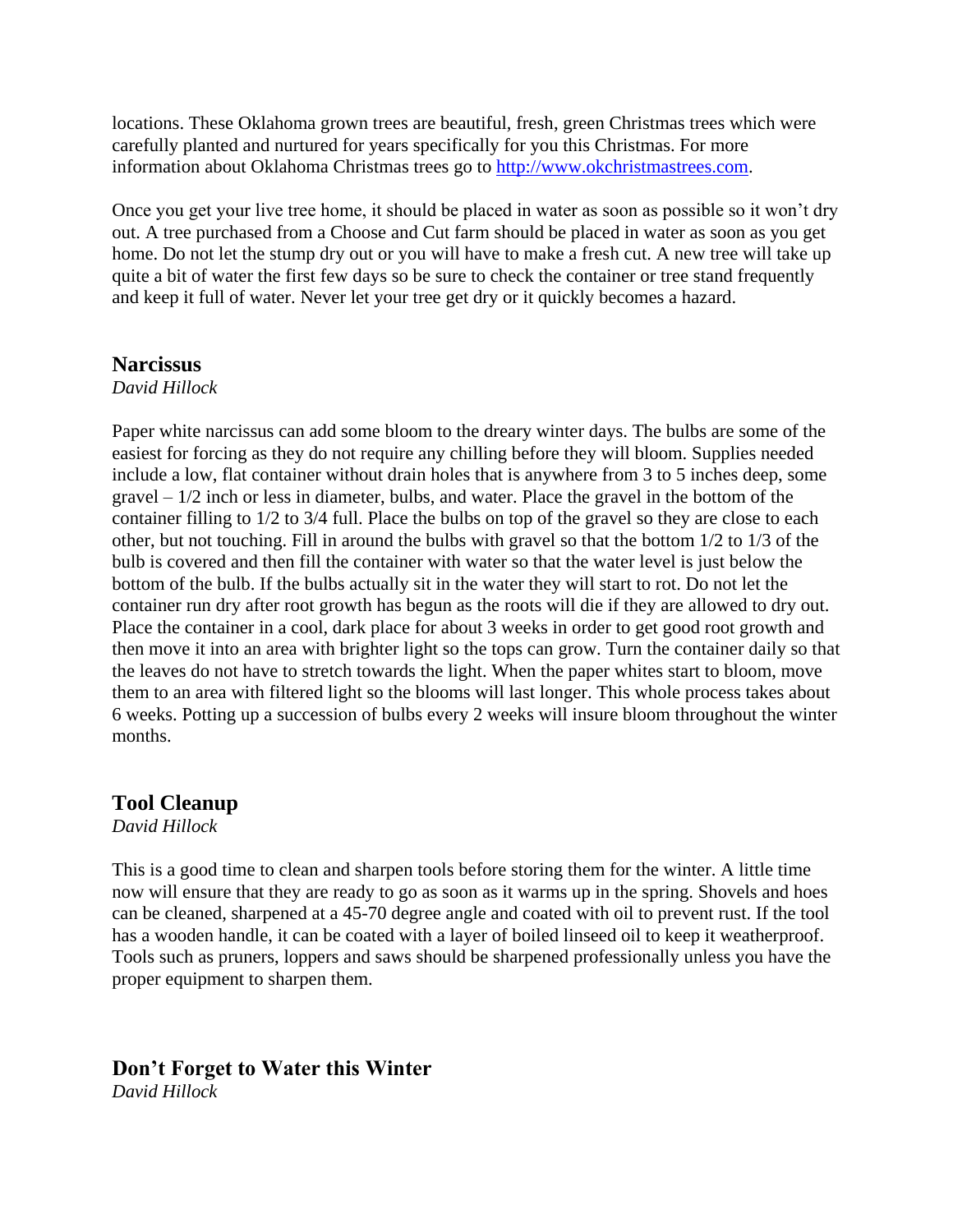Lack of adequate soil moisture is often a major cause of winter damage. Dry soil coupled with strong winter winds can cause havoc on a plant. All plants, but especially narrowleaf and broadleaf evergreens, use water during winter. When little or no soil moisture is present, plants can become desiccated and it is more likely root damage will also occur.

When dry cold fronts are predicted, water the landscape at least 24 hours in advance of the front. Apply about ½ inch of water at the time of watering. A sunny day on moist soil helps warm the soil and root area thus reducing the amount of time the roots will be exposed to cold temperatures.

Moisture must be available below the frost line or frozen soil. When the soil freezes, if moisture is not present in soil pore spaces, moisture is pulled from plant roots to form the ice crystals resulting in desiccated roots, thus what some would refer to as "winter kill."

Of course some common sense needs to be practiced at this time of year; do not allow the sprinklers to come on during a hard freeze. Ice forming on some plants could result in some serious damage and you could create a hazardous situation for you, pedestrians, or even passing vehicles.

Too much water can also result on problems during the winter. Cold wet soils can lead to rotting roots. Soils with more than ample moisture may also encourage winter weeds to germinate and flourish. Water only every three to four weeks and apply only enough water to moisten the top 6 or so inches of soil.

Do not forget plants growing in aboveground planters protected from rain. They need watering even in a wet season. Also, remember to water plants that are located under the eaves of a building or home since they often receive little natural precipitation.

#### **Feeding Birds**

*David Hillock*

It's time to remember our fine, feathered friends for the winter months. If you already have birdfeeders, it's a good time to clean them. Wash them in soapy water, then rinse in a 10% bleach solution and allow to dry completely.

It's important to match your birdfeeders to the type of bird you want to attract. Smaller birds such as chickadee, tufted titmouse, and finches prefer the tube feeders. Larger birds such as cardinals and blue jays prefer hopper or platform feeders, and birds such as the morning dove eat seed on the ground. Just as people prefer different types of food, birds prefer different types of food. Thistle and black oil sunflowers are good for smaller birds, cardinals like sunflowers of all types and millet is good for ground feeding birds. A good general bird feeding mix is white proso millet and black oil sunflower. Suet is good for woodpeckers and nuthatches.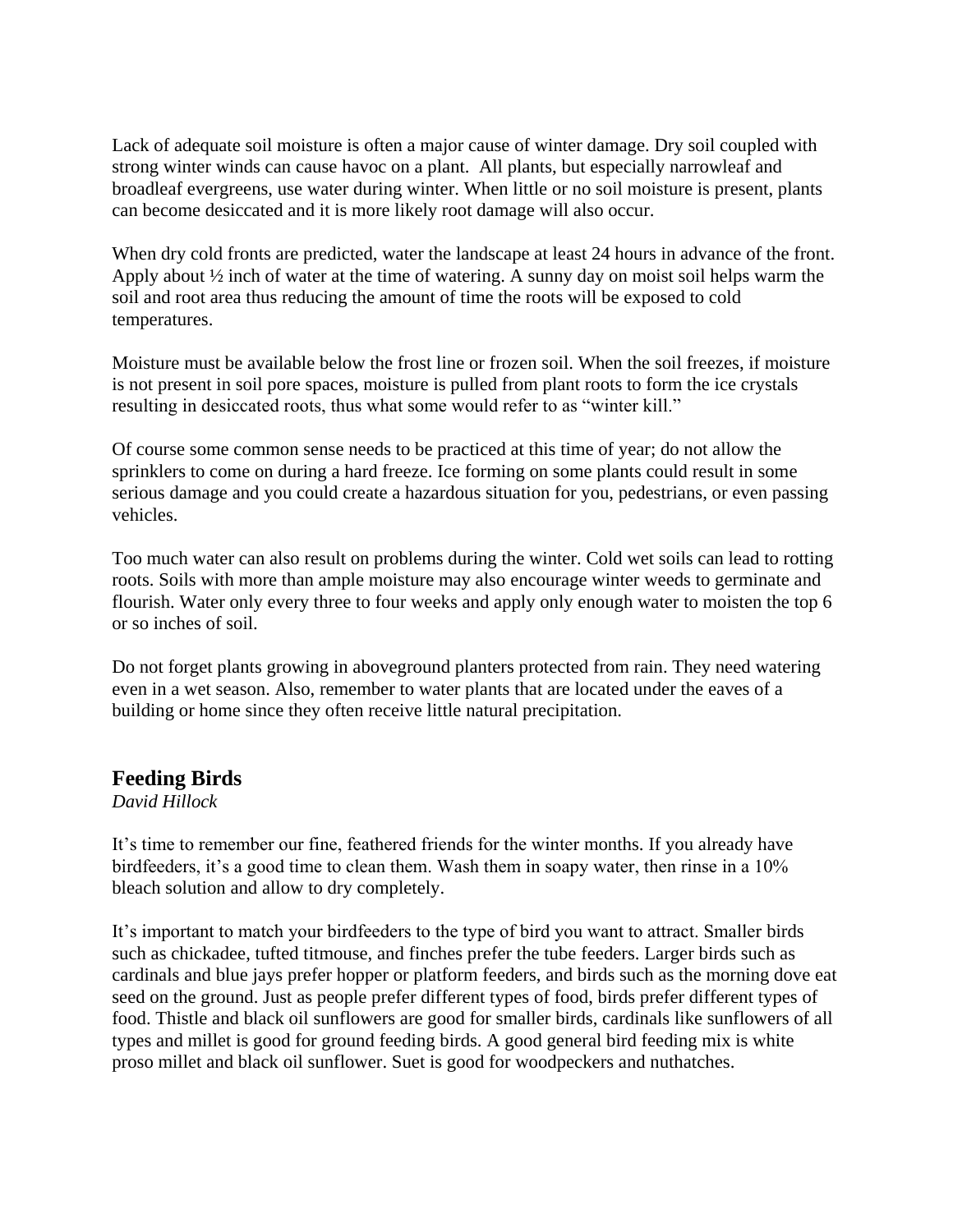Water is also an important feature, not only for the birds to drink, but also to keep them clean as clean feathers insulate better from the cold weather. If you have a birdbath heater, be sure that it will shut off automatically when the water reaches about 40 degrees F so it doesn't get too warm. It is also important to keep the water and the birdbath clean. For more information on attracting birds to the landscape see the OSU Extension Fact Sheet [HLA-6435](http://pods.dasnr.okstate.edu/docushare/dsweb/Get/Document-1129/HLA-6435web2013.pdf) Landscaping and Gardening for Birds.

## **Continuing Education/In-service Opportunity for Master Gardeners and County Educators**

*David Hillock*

Register now for the Horticulture Industry Show (HIS) on January 5-6, 2018. HIS provides an opportunity to learn more about vegetables, fruits, sustainable Ag, farmer's markets, Christmas trees, and Master Gardener and Public Gardens. This year's theme is Growing New Roots with Urban Agriculture. Cary Rivard, Fruit and Vegetable Extension Specialist at Kansas State University and Director of the Olathe Horticulture Research and Extension Center located near Kansas City, will be our keynote speaker.

This year HIS will be held at the Tulsa Community College NE Campus, 3727 E Apache, Tulsa. All Master Gardeners and County Educators are invited to attend. If you are a returning Master Gardener you can receive Continuing Education hours that will count towards your recertification hours. If you are a County Educator you can receive in-service hours by attending.

Register today by going to the conference web site [www.hortindustriesshow.org.](http://www.hortindustriesshow.org/) Registration before December 29 is \$55 for the two day conference or \$42 for Friday only or \$25 Saturday only. After December 29 registration goes up to \$75 for two days and \$60 for Friday only and \$35 for Saturday only so don't delay and register before December 29.

This should be another great conference, hope to see you there!

#### **State Pecan Show 2017**

*Becky Carroll*

*It's that time of year again! Remember to save back a couple of pounds of your best pecans to enter in the state show this year. Recently, we made a few changes to the list of classes. We removed several classes that hadn't had any entries in the last several years such as Apache, Mahan, San Saba, Sioux and Success and added some that have had more entries but were only able to participate in the Other Cultivar class. The new classes are Oconee, Lakota, Waco, Nacono and Podsednik.* 

*There are not any qualifying regional or district pecan shows. However, some county/area shows may be held at the discretion of the County Extension Educator. Winning entries from county shows will be sent to the state show. If no county/area show is available, growers may enter pecans directly by sending samples to Oklahoma State University, Department of*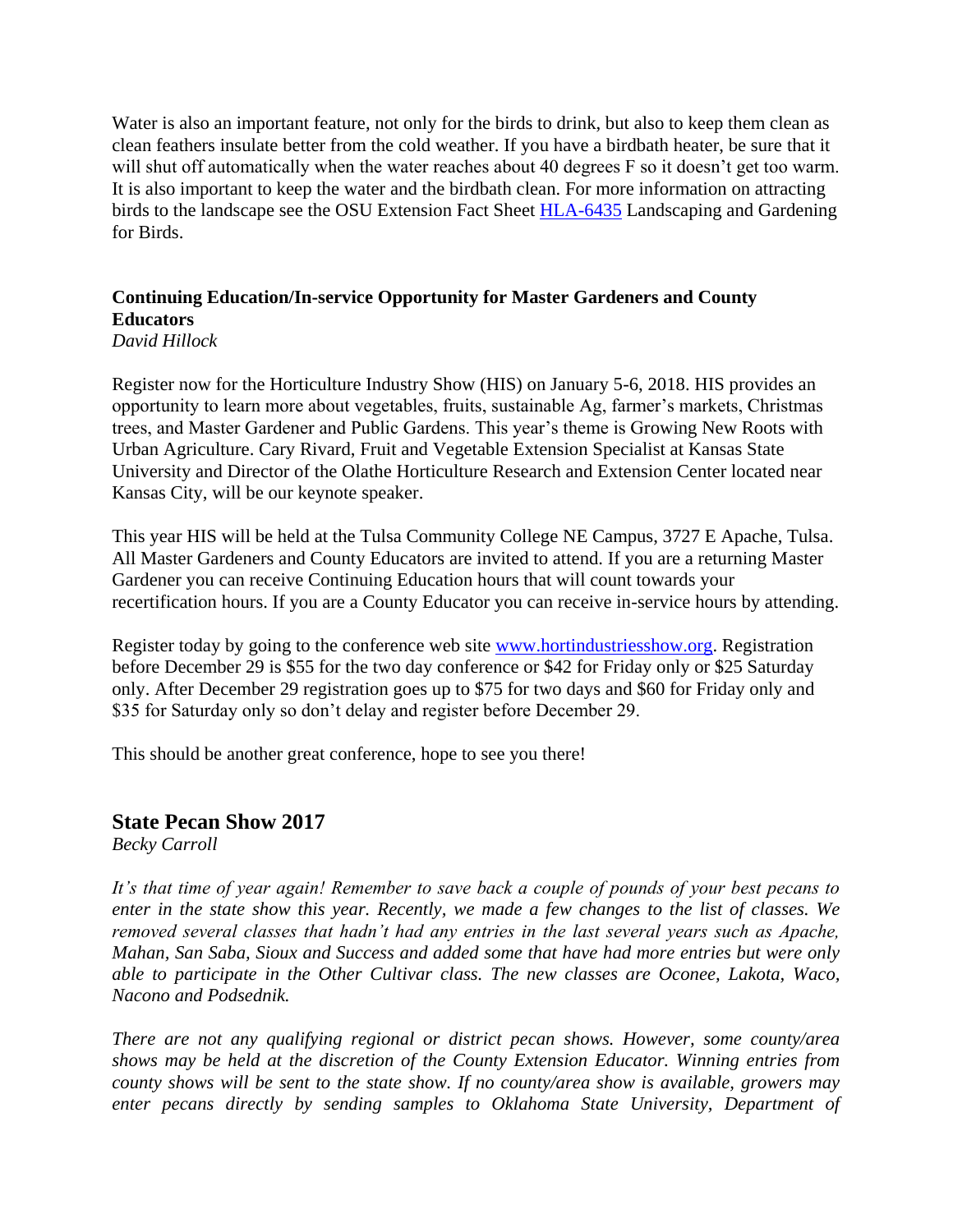*Horticulture, Attn: Becky Carroll, 358 Ag Hall, OSU, Stillwater, OK 74078. Samples should arrive by January 16, 2018.* 

Samples should be entered in a **sealed** plastic or paper bag. Label the bag on the outside and place a label inside the bag. Information should include exhibitors name and address, county, and type of pecan entered. Be sure to follow the guidelines that are listed below before sending entries.

A few helpful hints: Take the time to select pecans that are all the same cultivar, or same size and shape natives – *don't send mixed pecans*. Select uniform, clean, uncracked pecans. Presentation can make the difference between two very similar samples. Make sure to send 2 pounds of pecans in a labeled and sealed bag.

#### **General Rules and Guidelines**

- All entries must be grown in Oklahoma during the current season.
- Each entry shall consist of two pounds of nuts.
- Entries deemed unworthy by the judges will not compete for awards.
- Label each entry as to exhibitor's name, address and cultivar of nuts. If more than one native (seedling) pecan exhibit is made, identify the nuts from separate trees by numbers. Only one exhibit of each cultivar or native tree may be entered by one individual.
- Each entry will compete in one of the following 26 classes:

| 1. Barton   | 12. Nacono            |
|-------------|-----------------------|
| 2. Burkett  | 13. Oconee            |
| 3. Cheyenne | 14. Pawnee            |
| 4. Choctaw  | 15. Peruque           |
| 5. Comanche | 16. Podsednik         |
| 6. Gratex   | 17. Schley (eastern)  |
| 7. Kanza    | 18. Shoshoni          |
| 8. Kiowa    | 19. Squirrels Delight |
| 9. Lakota   | 20. Stuart            |
| 10. Maramec | 21. Waco              |
| 11. Mohawk  | 22. Western           |

- 23. Wichita 24. Other Cultivars 25. Large-Native (seedling) 60 nuts/lb or larger 26. Small-Native (seedling) more than 60 nuts/lb
- Each grower is allowed to participate at one county show of his or her choice.
- Each grower is allowed to enter one entry in each show class with the exception of Class 24 (Other Cultivars), Class 25 (Large-seedling) and Class 26 (Small- seedling)
- Each grower may enter one entry from each native (seedling) tree.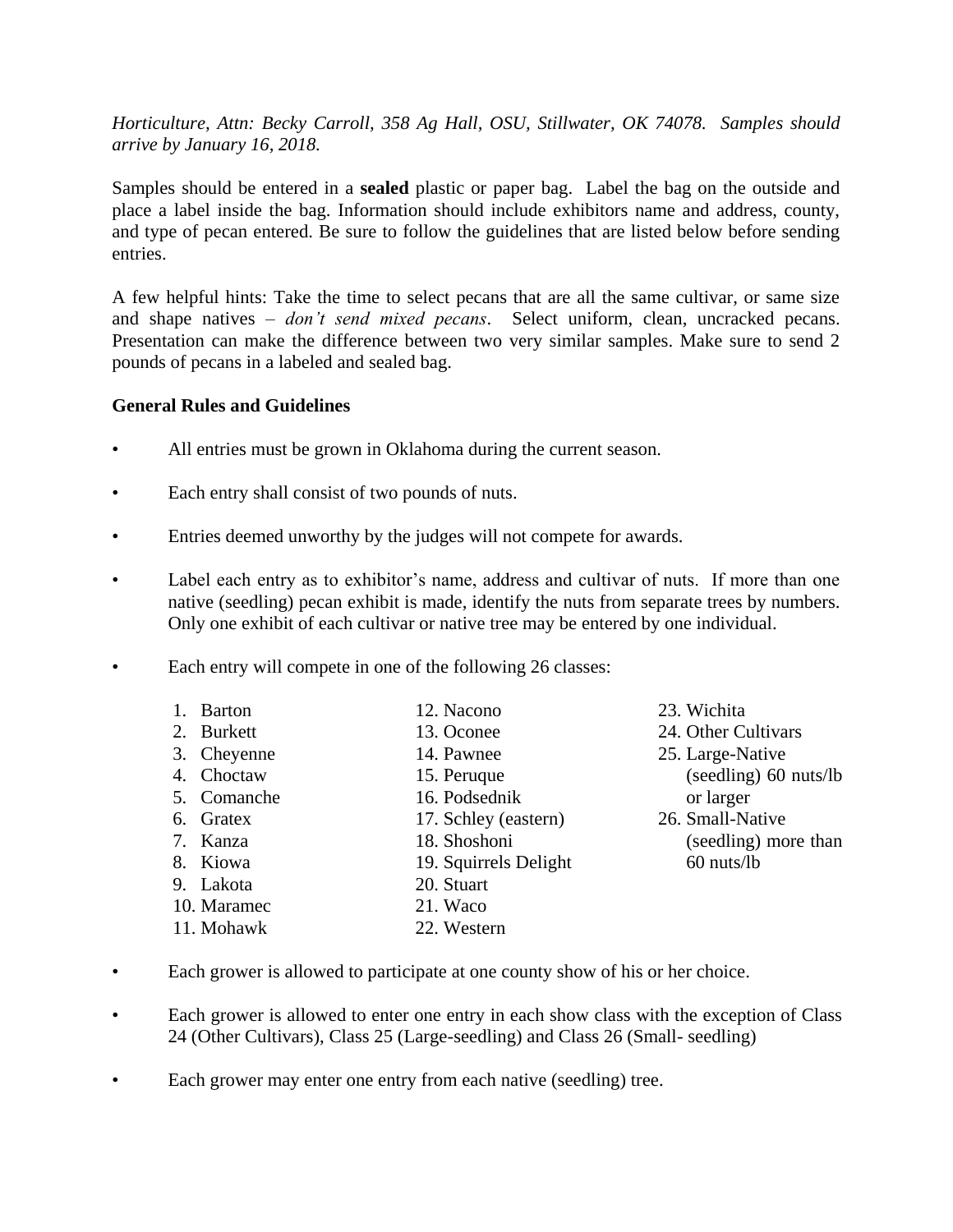- Entries should be shipped or mailed to arrive at the show at least one day prior to the deadline.
- County pecan shows will not be affected by these rules and procedures.
- Samples will be placed in cold storage, and judged before the Oklahoma Pecan Growers Annual Meeting. At that time, the winning entries will be displayed with awards and recognitions. All entries will become the property of the OPGA.
- First, second, and third place winners in each class at the State Pecan Show will receive ribbons.
- State Pecan Show Special Awards Plaques will be awarded for the largest pecan entry, the entry having the highest kernel percentage, the champion native and the best entry of the show.
- If a qualifying show is not available, growers may submit entries in accordance with these guidelines directly to the State Show. Entries in the state show must be received by January 16, 2018 at the following address:

Oklahoma State University Department of Horticulture and Landscape Architecutre Attn: Becky Carroll 358 Ag Hall Stillwater, OK 74078

# **2018 Pecan and Grape Management Class Brochures Available**

*Becky Carroll*

The 2018 Pecan and Grape Management Course signups have begun. The brochures are available online at<http://okpecans.okstate.edu/pecan-management-course> and [http://www.grapes.okstate.edu/grape-management-course.](http://www.grapes.okstate.edu/grape-management-course) Beginning in 1997 (pecan) and 2001 (grape), the OSU extension courses were set up to teach both new and experienced pecan and grape growers from around the state. The 2017 classes had 34 participants in the pecan class. The final class was held on October 17. The emphasis was on harvest and marketing our pecan crops. The last grape class met on September 7, where the 30 class members had the opportunity to tour Whispering Vines and Gander Way Winery. The unique mix of veteran, beginner and potential growers makes the classes beneficial to all no matter their experience level. We learn a lot and have a good time too!

With expert speakers from OSU, the Noble Foundation for pecan, and the pecan and grape industries, class members get a well rounded program of presentations and hands on activities. We appreciate all the expertise that these speakers provide.

The courses are scheduled so that management items can be addressed each month at the appropriate times. Class members have the opportunity to learn about growing pecan rootstock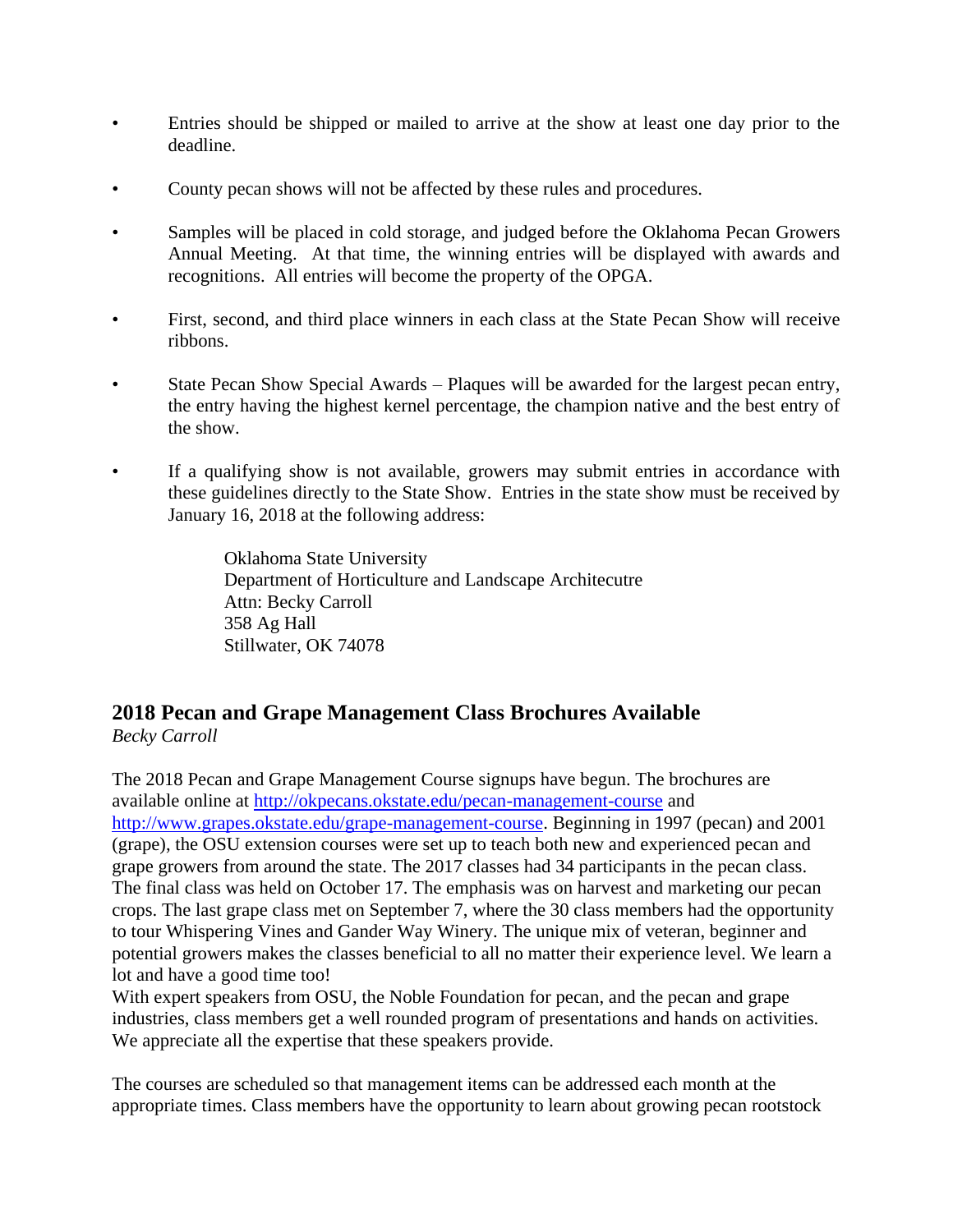trees by actually participating in the process or planting and training new grapevines. Cimarron Valley Research Station personnel demonstrate equipment and share management techniques that are used at the site. Students learn about everything from business management to pest control to variety selection. Those class members with good attendance will receive a certificate of completion.

The fee for the 9 month course is \$250 per person. The classes meet north of Perkins at the research station once a month from end of February through October for pecan, with the exception of June when participants are encouraged to attend the annual Oklahoma Pecan Growers' Association meeting. The meeting times are on Tuesday afternoons from 1-5pm. Students also have access to the online pecan class and will receive details during the first class on how to access. Grape classes meet beginning in March through September on a Thursday afternoon from 1-5pm. *County extension educators are welcome to attend the course for inservice credit.* 

The 2018 pecan class will begin on February 27. Deadline for registration is February 13. The 2018 grape class will begin March 1 with registration due February 15. If you would like to enroll in the class or you know someone that would benefit from brushing up their management skills, please have them contact Stephanie Larimer. Her email is [stephanie.larimer@okstate.edu](mailto:stephanie.larimer@okstate.edu) and phone number is 405-744-5404. If you have other questions concerning the class, please contact Becky Carroll at [becky.carroll@okstate.edu.](mailto:becky.carroll@okstate.edu)

## **Arkansas Blackberry School**

*Becky Carroll*

I recently found a great online resource for blackberry growers. It has several self-guided videos on the basics of commercial blackberry production. These recordings were made as a part of the Arkansas Blackberry School, a four part class held in Clarksville Arkansas in 2017. Funding was provided by the Southern Region Small Fruit Consortium.

The four classes cover the major management activities and crop developments that happen in each season of the year. Follow along to learn how to set up, manage and grow your blackberry operation.

[https://www.uaex.edu/farm-ranch/crops-commercial-horticulture/horticulture/commercial-fruit](https://www.uaex.edu/farm-ranch/crops-commercial-horticulture/horticulture/commercial-fruit-production/blackberry-school.aspx)[production/blackberry-school.aspx](https://www.uaex.edu/farm-ranch/crops-commercial-horticulture/horticulture/commercial-fruit-production/blackberry-school.aspx)

Winter

- 1. Basics of Blackberry Production with Dr. Amanda McWhirt
- 2. Variety Selection with Dr. John Clark
- 3. Pesky Winter Pests with Dr. Jackie Lee
- 4. How To: Winter Pruning with Taunya Ernst

Spring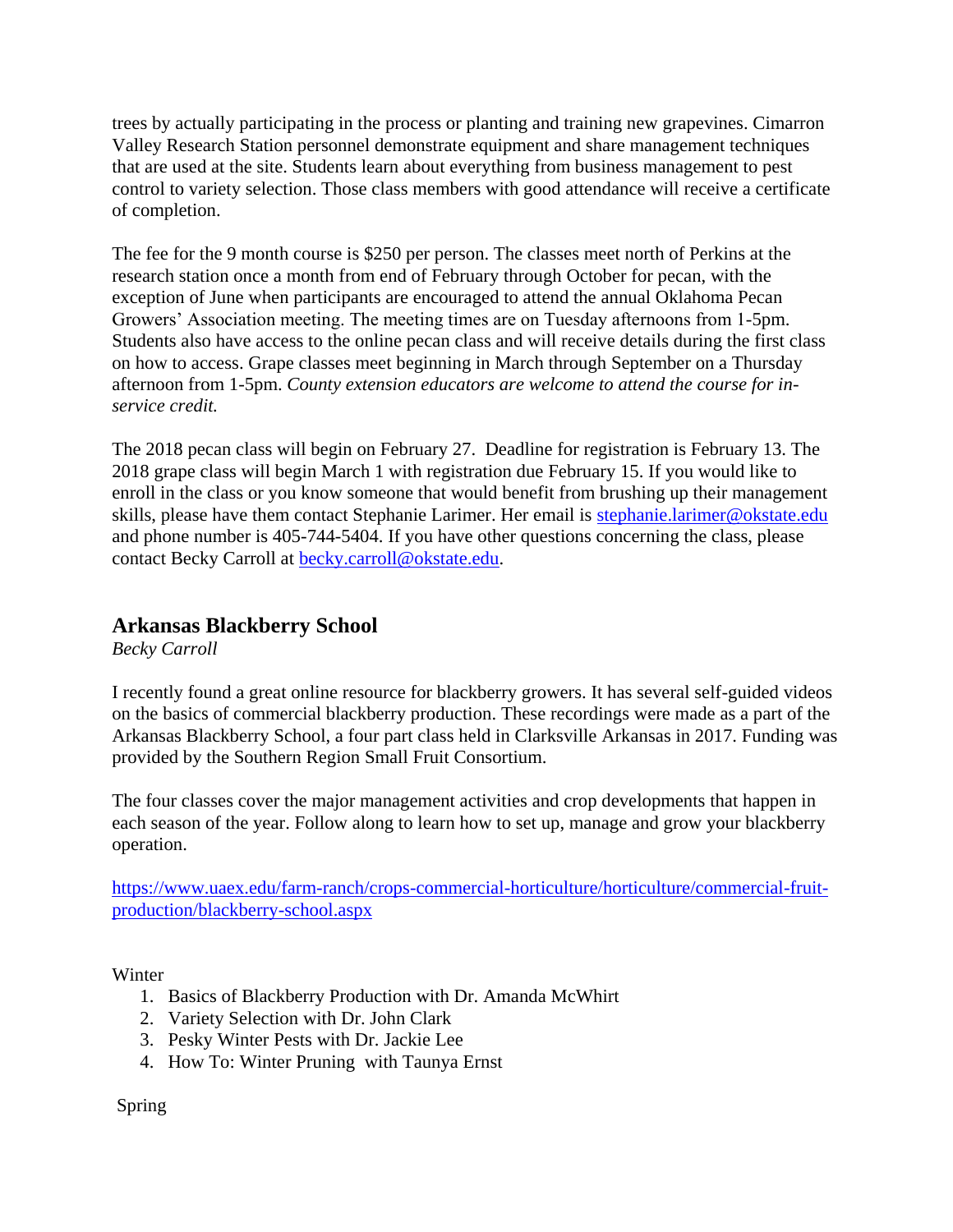- 1. Blackberry Fertility Management and Trellising with Dr. Amanda McWhirt
- 2. Spotted Wing Drosophila and Broad mite Management in Blackberry with Dr. Donn Johnson
- 3. Pesky Spring Pests with Dr. Jackie Lee
- 4. How To: Spotted Wing Drosophila ID and trapping in Blackberry with Dr. Donn Johnson

Summer

- 1. Summer Tipping, Fruit Disorders and Irrigation of Blackberry with Dr. Amanda McWhirt
- 2. High Tunnel Blackberry Production with Dr. Elena Garcia
- 3. Consumer Preferences and Postharvest Handling with Dr. Renee Threlfall
- 4. Early Summer Pruning of Floricane Blackberries with Taunya Ernst

Fall

- 1. Interactive Fruit Budgets with Leah English and Dr. Jennie Popp
- 2. Produce Safety with Dr. Amanda Perez
- 3. Weed Management in Blackberry with Dr. Nilda Burgos
- 4. Soil and Plant Tissue Nutrient Sampling of Blackberry with Dr. Amanda McWhirt
- 5. How To: Identifying Anthracnose in Blackberry with Sherrie Smith

## Save the Date-Thursday, March 8, 2018 **Horticulture "Spray Day"**



This event will be held at the Cimarron Valley Research Station and open to anyone interested. Emphasis will be on equipment demonstrations for different crops and different sizes of operations; question and answer times; sessions on calibration, worker protection standards, pesticide certification requirements and pest management. We hope to have vendors with different types of equipment and chemical representatives in attendance.

Sponsored by Oklahoma State University Horticulture and Landscape Architecture Department, Oklahoma Field Research Service Unit, Noble Research Institute, Oklahoma Pecan Growers, Oklahoma Grape Industries Council, and Oklahoma Fruit and Vegetable Growers.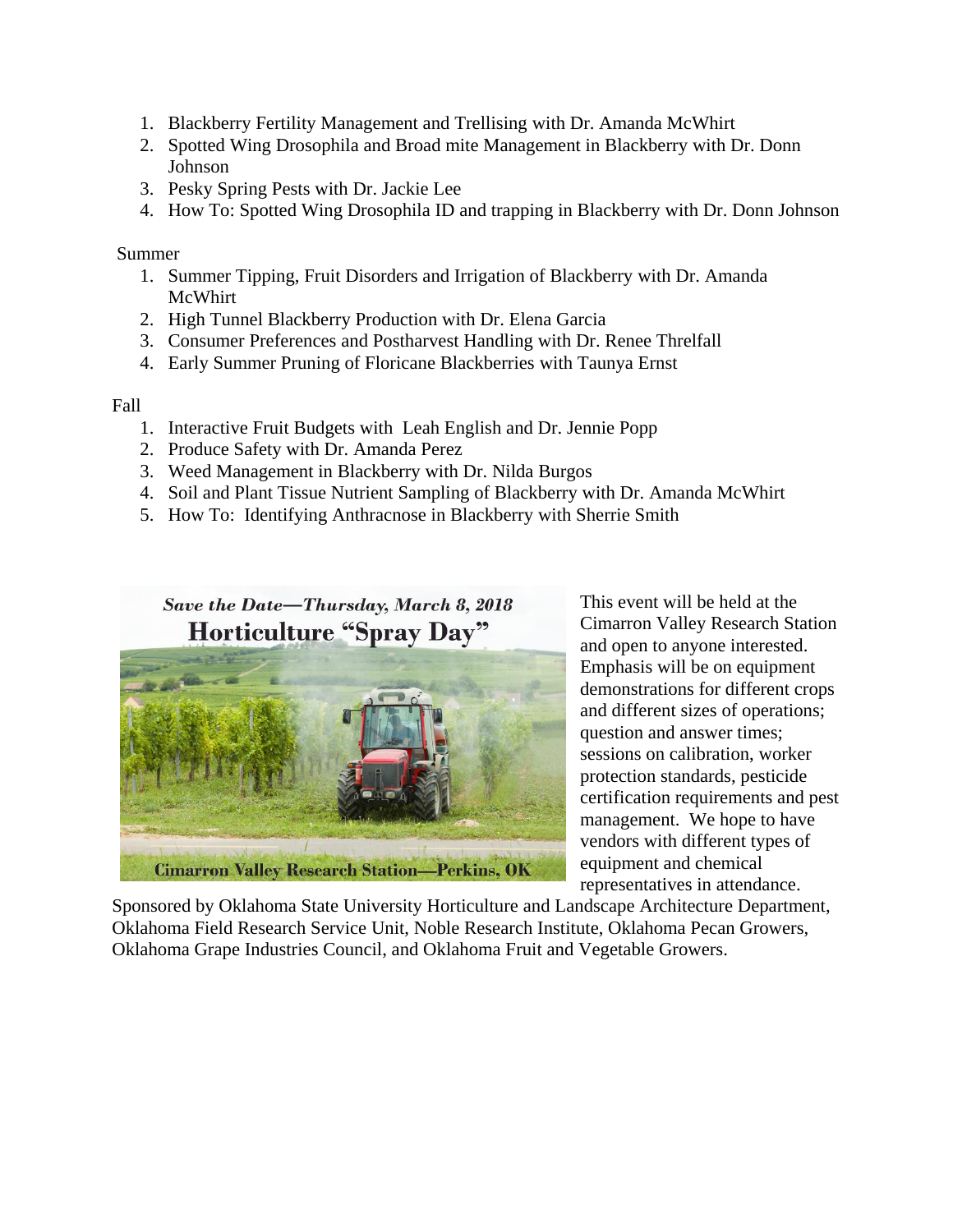#### **Horticulture Tips – 2017 Index**

All-American Selections Presents both Regional and National Winners for 2017, 04/17 Attracting Birds to Landscapes and Outdoor Areas, 08/17 Brown Patch Disease of Cool-Season Grasses, 07/17 Collecting and Using Landscape and Garden Waste, 08/17 Controlling Deer Damage, 10/17 Controlling Insects In and Around the Home, 10/17 Controlling Winter Annual Weeds, 08/17 Cool-season Lawn Planting and Renovation, 08/17 Cover Crops, 10/17 Diagnosing Problems in the Landscape and Garden, 07/17 Dividing and Replanting Iris, 07/17 Dividing Perennials, 08/17 Don't Forget to Water this Winter, 12/17 Fall – A Good Time to Control Broadleaf Weeds, 10/17 Fall is for Planting Trees and Shrubs, 08/17 Federal Marketing Order for Pecans Now in Place, 10/17 Feeding Birds, 12/17 Fruit Elimination on Ornamental Trees, 02/17 Garden Tips for February, 02/17 Garden Tips for March, 03/17 Garden Tips for April, 04/17 Garden Tips for May, 05/17 Garden Tips for June, 06/17 Garden Tips for July, 07/17 Garden Tips for August, 08/17 Garden Tips for September, 09/17 Garden Tips for October, 10/17 Garden Tips for November, 11/17 Garden Tips for December and January, 12/17 Growing Fall Irish Potatoes, 08/17 Growing Transplants Indoors, 03/17 Help! Weed are Taking Over the Garden, 08/17 House Plant Pests, 10/17 Insect Hotels: Good Bugs Check In AND They Check Out, 06/17 It's the Dirt, 05/17 March Weed Control Tips, 03/17 Mulch, Mulch, and More Mulch!, 05/17 Narcissus, 12/17 New Invasive Blackberry Pest for Oklahoma – Broad Mites, 07/17 Oklahoma Grown Christmas Trees, 12/17 Oklahoma Proven Selections for 2017, 02/17 Ornamental Sweet Potatoes – Are They Edible?, 10/17 Pecan Graftwood Sources, 02/17